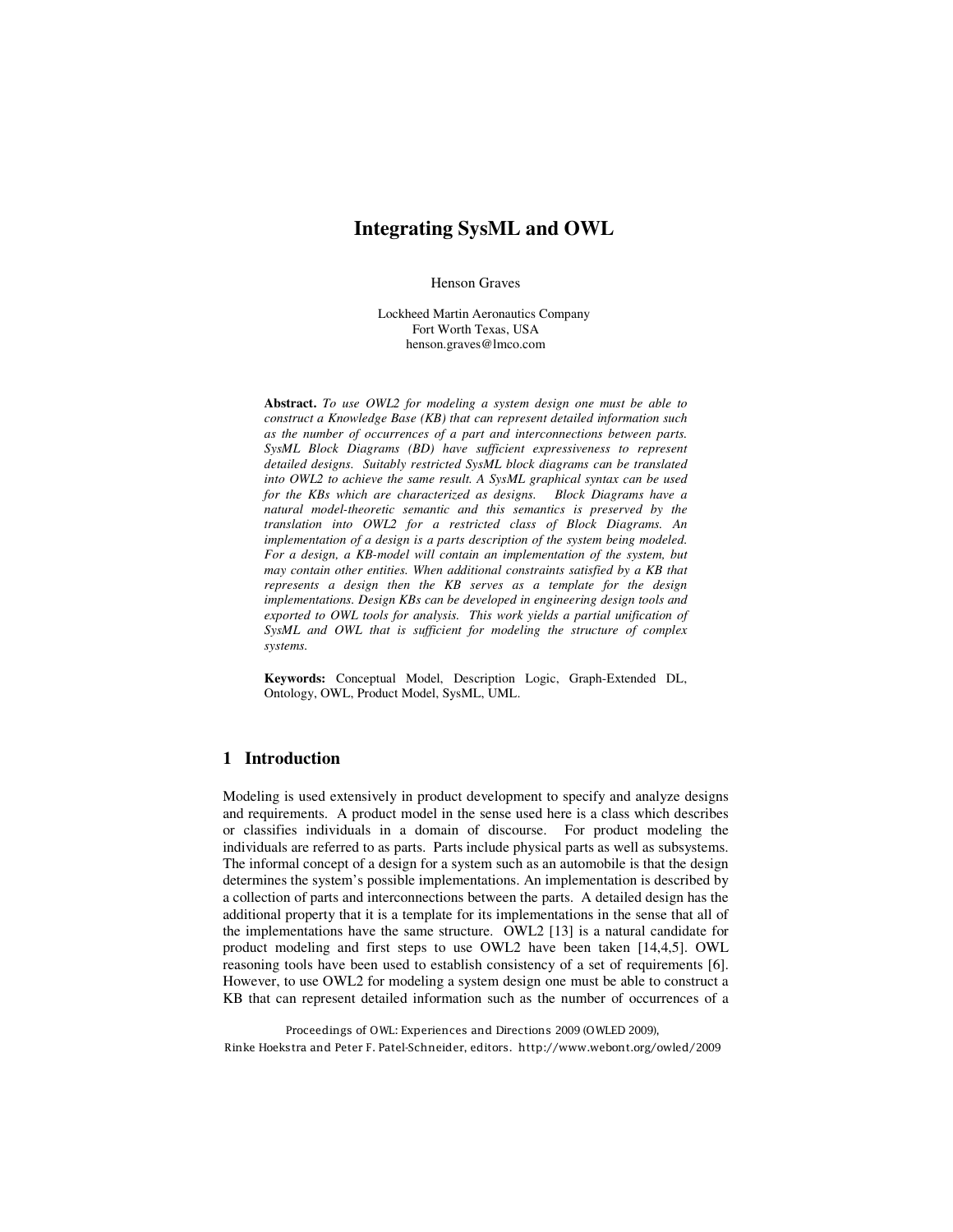part and interconnections between parts. For example, a design for a vehicle may specify that it has exactly two identical fuel tanks with a specific connection between the two tanks.

The question of whether detailed design information can be represented within OWL2 is answered affirmatively by recognizing that SysML Block diagrams provide the expressiveness needed to represent detailed design information [1] and by recognizing that Block Diagrams can be translated into OWL2. OWL2 KBs can be constructed to represent detailed design information such as part occurrences and connectivity. SysML [12] is a language designed specifically to represent structure and behavior of systems for product development and engineering analysis. It is an OMG Standard and has well developed authoring tools [3, 2]. SysML provides a graphical syntax which is particularly useful for human comprehension; however SysML lacks a formal semantics. While OWL and SysML use different names, both have terminology for individuals, classes, and properties. SysML has terminology for operations which is lacking in OWL2 and OWL2 has term constructions for classes that SysML does not have. Both have data types and properties can have data type values.

The translation of a restricted form of SysML Block Diagram provides a semantics for the subset of SysML constructions translated into OWL2. The question of whether the SysML to OWL2 translation preserved the intended SysML semantics, led to the question of finding a formal semantics for SysML. This question can also be answered affirmatively. A SysML Block Diagram is a kind of first order equational logic [10]. The equations express syntactic relationships in the diagram. A Block Diagram provides an abstract syntax for the kind of terms used in constructing Block Diagrams. Logical axioms are expressed using equality, instance of, and subclass relations between terms. Block Diagram specific structure can be expressed using equality, instance of, and subclass relations The informal interpretation of a BD can be captured by a definition of a BD-interpretation. BDinterpretations can be used to define a formal model-theoretic semantics. A BDtheory can be defined in the usual way as sentences that are true in all of the models. However, logical axioms can be constructed which can be used to characterize the BD-theories. The discussion here will be limited to the SysML Block Diagram constructions that can be directly translated to OWL2. The more general form of Block Diagram formalization and its semantics will be treated elsewhere.

The KB representing the design will contain the class that represents the system and will have classes for the other parts that make up the system. A KB suitable for representing designs will have distinct "hasPart" properties with domain and range classes that represent the graph structure of the BD. Each class that has immediate parts has a distinct hasPart property for each class of parts. Cardinality restrictions on these properties determine the number of instances of the class that occur in an implementation. An implementation of a design is a parts expansion of the class representing system being modeled rather than being a model of the entire KB. A model of a design KB may contain other elements and an implementation of the design may contain extraneous parts. No cardinality restrictions on the classes are imposed. This approach to defining design implementations is different from the Description Graph extension [11] which restricts the models to rule out the unintended models.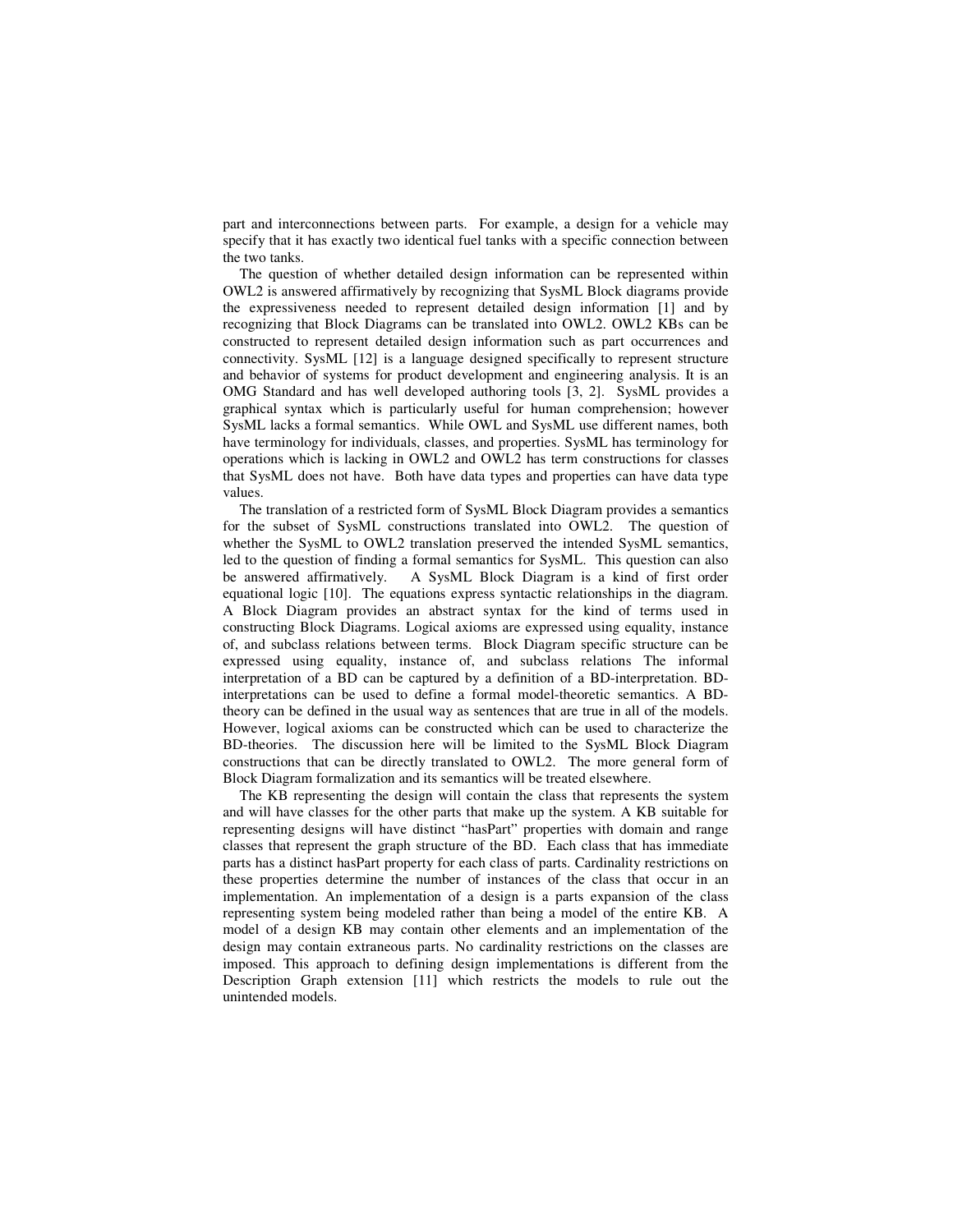# **2 Block Diagram Semantics**

Figure 1 illustrates a simplified design representation for part of a vehicle as a Block Diagram. The diagram consists of blocks (classes) which are connected to parts by connection associations using SysML terminology. Multiple kinds of connections occur in product models. Connections commonly employed include fuel, electric, and hydraulic flow, as well as physical connections. In general a Block specializes a general part class; block attributes (properties) are used to classify different kinds of parts. A complete treatment would subclass blocks from a general Part class. For this discussion, Block Diagrams are restricted to have only Associations with no operations.



**Fig. 1.** The SysML Block Diagram represents an incomplete design for a vehicle. Each association in the diagram has a unique source and target class. Vehicle is a root class under the hasParts associations. The diagram specifies that FuelSystem has exactly two tanks and that they are connected with Connection1 association.

The diagram in **Fig. 1**contains a distinct named association for each class in the diagram. There are no associations without a Source and Target class. The named hasPart associations however, can be viewed as sub-associations of a general hasPart Association. The diagram has a graph structure labeled by the two kinds of associations. In general, a BD will contain subclass relations and instances. However, the Vehicle System Block Diagram does not contain either. The blocks with the part associations are a tree within the Vehicle System BD using the hasPart properties. Expanding the hasParts associations provides a vehicle parts decomposition with connections between parts. The Vehicle block in **Fig. 1** may have many instances, which represents the fact that there may be many air vehicle instances. Similarly, the other classes in the diagram may have many instances.

3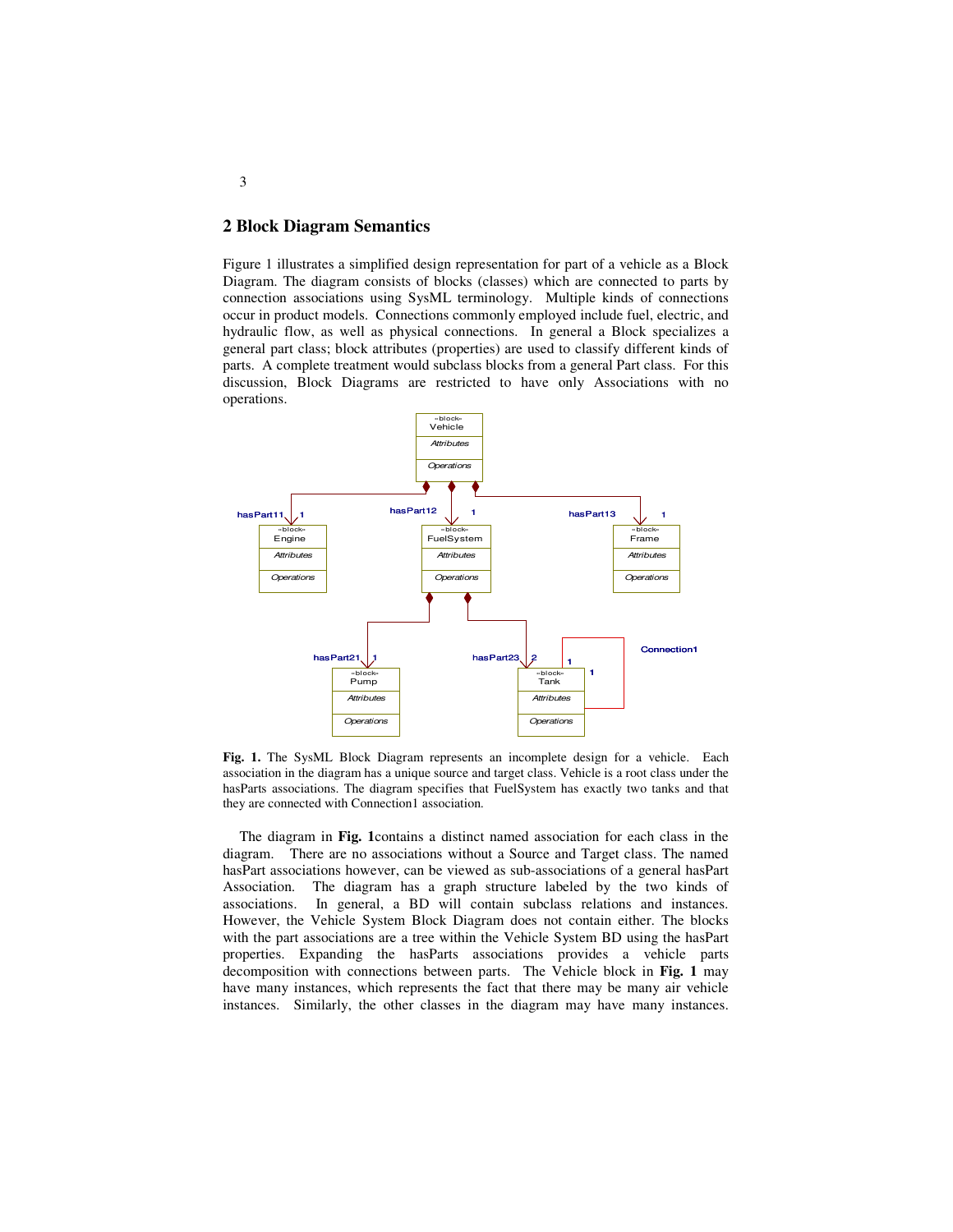However, the parts and connection structure are defined by the diagram. Cardinality restrictions on the associations are used to specify how many parts an instance of a class has.

#### **2.1 Abstract Block Diagrams**

The Vehicle System Block Diagram can be generalized to produce an abstract definition. An OWL Block Diagram signature has three kinds of sorts; *Individual*, *Elass*, and *Properties*. The Block Diagram operation symbols are in the table below. A Block Diagram Signature is finitary in that each of the sorts contains a finite number of symbols. Let Joim be the union of Individual, Class, and Property. The usual notation for the BD-operation application will be used which is infix in the case of equality and instance. The symbol N will be used as a constant for numbers.

| Dom: Property V Class.                              | Assigns a domain class to a<br>property               |
|-----------------------------------------------------|-------------------------------------------------------|
| Range: Property > Class.                            | Assigns a range class to a property                   |
| Restrict: Property $\rightarrow$ N                  | Restricts the number instances of<br>the domain class |
| $*$ : Property $\rightarrow$ Property               | The inverse property                                  |
| $0 <$ Property. Property $>$ $\rightarrow$ Property | Composition of properties                             |
| Class, subclass Class                               |                                                       |
| <i>Property</i> subrelation Property                |                                                       |
| . Term $=$ . Term                                   | Equality of terms                                     |
| . Individual * Class                                | instance of class                                     |
| < Individual, Individual>: Property                 | instance of property                                  |

An OWL BD is a special case of a more general concept of BD whose signature has operator symbols corresponding to SysML Operators. Individuals are a special case of operators which have no arguments.

An abstract Block Diagram is a finitary collection of symbols of the three kinds, Individual, Class, and Properties , together with equations, subclass, and membership relations which directly express the syntactic information contained in the graphical syntax of a Block Diagram. The Vehicle System BD is an abstract Block Diagram with the following signature:

|                                                     | - number type                             |
|-----------------------------------------------------|-------------------------------------------|
| Vehicle, Frame, Engine, FuelSystem, - class symbols |                                           |
| Pump, Tank                                          |                                           |
| hasPart11.<br>hasPart12.                            | hasPart13, $\vert$ - "hasPart" properties |
| hasPart21, hasPart22                                |                                           |
|                                                     |                                           |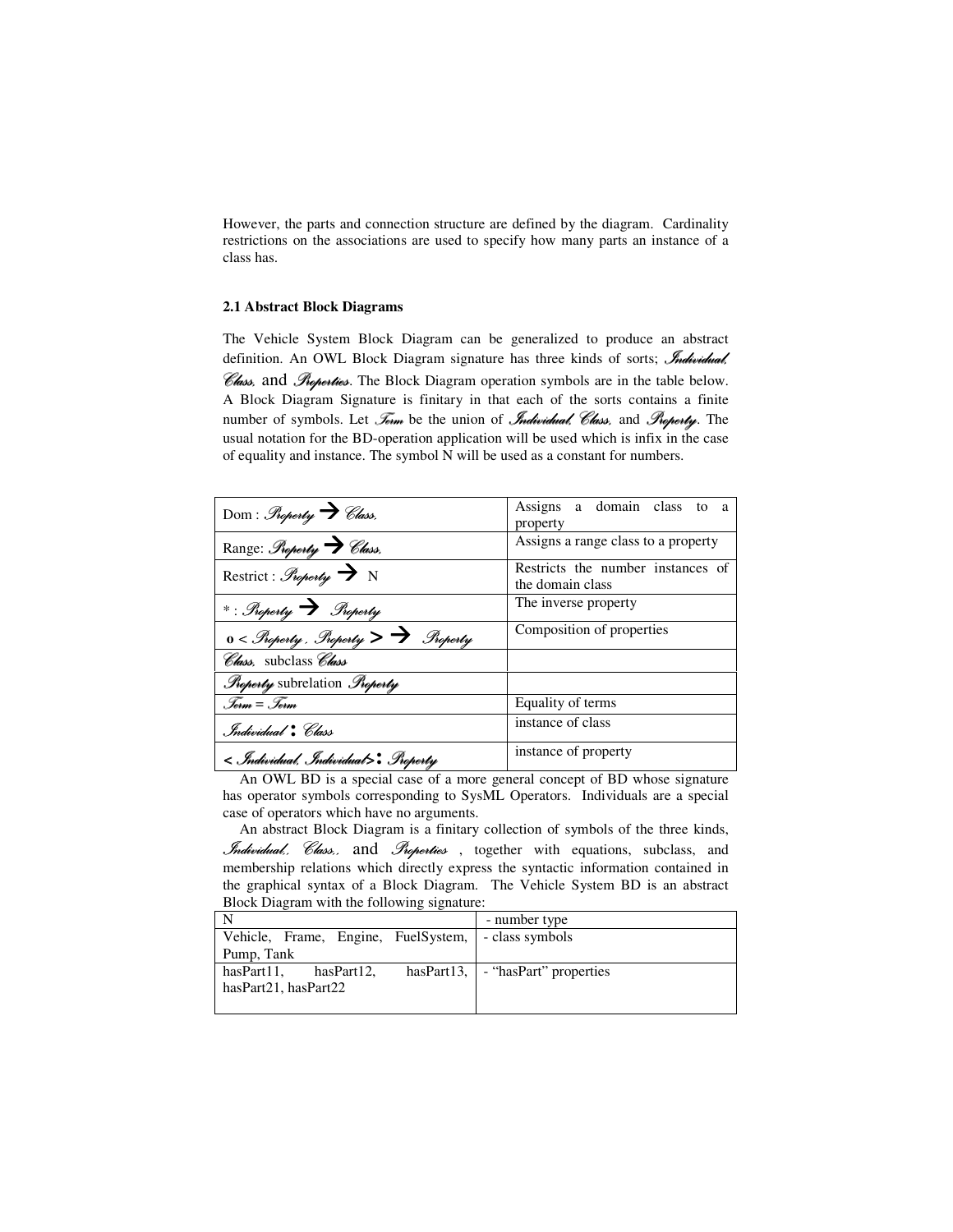Connection 1 - property used as an example of connection associations between classes

To define the Vehicle System Block Diagram, we use equations which specify the domains, ranges, and cardinality restrictions of the diagram. For example:

> $Dom(hasPart11) = Vehicle,$  $Range(hasPart11) = Engine$  $Restrict(hasPart11) = 1.$  $Dom(Connection1) = Tank$  $Range(Connection1) = Tank$  $Restrict(Connection1) = 1$  $Restrict(Connection1*) = 1$

The Vehicle system Block Diagram does not have any subclass relations and does not have any individual declarations. Block Diagrams may have subclass relations and individual declarations. The reason that these are not included is that this BD is a detailed design. The informal semantics for the collection of "hasPart" properties are that for each property in hasPart, the domain and range classes are distinct and span Class.

#### **2.2 Block Diagram Semantics**

A model-theoretic semantics can be defined in terms of interpretations of the BD signature within a domain of individuals. The meaning of a Block Diagram can be expressed in terms of interpretations of the diagram within a domain if individuals. This semantics captures informal meaning and is also consistent with an OWL2 KB semantics. For a Domain  $\mathscr{D}$  a BD interpretation in  $\mathscr{D}$  is a mapping

 $\wedge$ : Block Diagram Signature  $\rightarrow$  Sets( $\mathscr{D}$ )

which maps the class symbols to sets and properties to binary relations defined for the domain and range classes, and which preserve any subclass and subproperty restrictions. The interpretation of the restriction operation corresponds to the OWL class construction "R exactly  $k \nightharpoonup R$ " where R is a property and A is a class and in the restriction interpretation of a BD property R, A corresponds to the Range(R). For sets A and B the notation <A, B> is used for the Cartesian product of A and B. The notation

 $R: A \rightarrow B$ is used as an abbreviation for  $Dom(R) = A$  and  $Range(R) = B$ .

| A <sup><math>\land</math></sup> is a subset of $\mathscr{D}$                                                   |
|----------------------------------------------------------------------------------------------------------------|
| R <sup><math>\land</math></sup> is a subset of the product < $\mathcal{D}, \mathcal{D}$                        |
| If R : A $\rightarrow$ B, then R^ is a subset of the product <a,b></a,b>                                       |
| If R : A $\rightarrow$ B, then R <sup>*</sup> <sup><math>\land</math></sup> = R <sup><math>\land</math>*</sup> |

5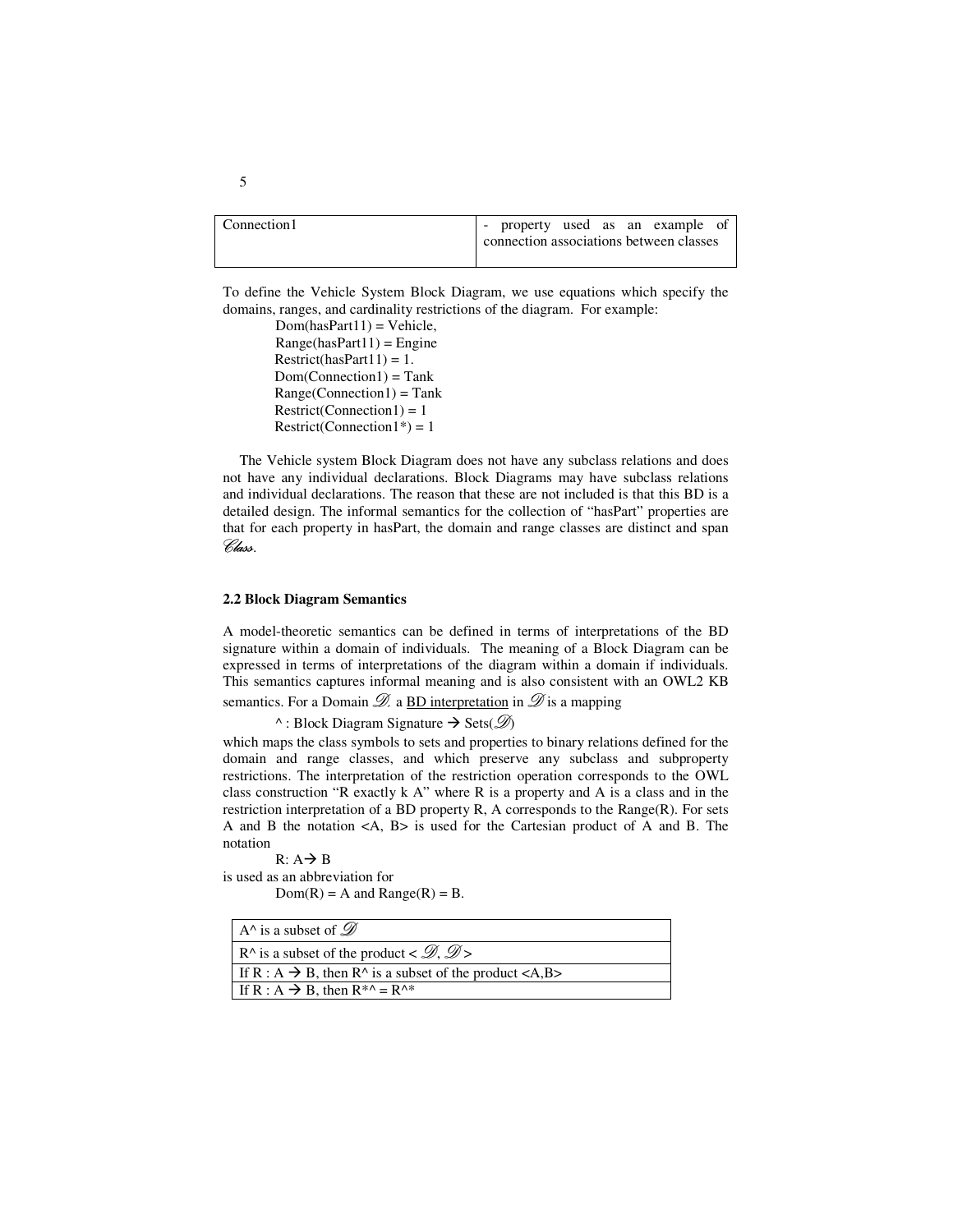| If Restrict(R) = k, then Dom(R) is the set $R^{\wedge}$ exactly k Range(R $^{\wedge}$ ) |  |
|-----------------------------------------------------------------------------------------|--|
| If A SubClass B then $A^{\wedge}$ is a subset of $B^{\wedge}$                           |  |

A theory for a specific Block Diagram may be defined as the sentences which are true in any interpretation of the Block Diagram. Logical axioms can be specified by formulas that use the instance, subclass, and equality expressions. Examples of the axioms are shown in the table below. The left and right columns are logical equivalence. A class constant Thing and a property constant ID are added to a BD signature.

| Thing                  | For any a. a : Thing                                   |
|------------------------|--------------------------------------------------------|
| C SubClass D           | For any a. a: C implies a: D                           |
| Dom $(R) = A$          | For any a, b. $\langle a,b\rangle$ : R implies a: A    |
| Range $(R) = B$        | For any a $\cdot$ b $\cdot$ <a,b>:R implies b: B</a,b> |
| $R: A \rightarrow B$   | $R^* : B \rightarrow A$                                |
| $R^*(R) = R(R^*) = ID$ |                                                        |

A BD theory preserves the logical axioms.

#### **2.3 Block Diagram Representation in OWL2**

An OWL2 KB is described by a signature of *Individual*. Class. and Property with the OWL term constructions and axioms for equality, subclass, and instance, as well as the term constructions. Examples of these axioms for existential and universal restriction are:

| <b>Class Term</b> | Axiom                                                    |
|-------------------|----------------------------------------------------------|
| R some A          | For any a (there exist $b \le a, b > : R$ and $b : A$ )  |
| R any A           | For any a ( for any $b \leq a, b$ ): R implies $b : A$ ) |

This description of OWL2 is also presented as a partial equational theory with a richer set of class term constructions than is available in a BD theory. An OWL2 KB may be generated from a BD theory adding the OWL class term constructions. Each BD restriction axiom of the form "Restrict(R) = k" where R in  $\mathcal{P}_{\text{top}}$  translates into an OWL2 axiom of the form "Dom(R) subclass R exactly k Range(R). The semantics is preserved by the translation of a Block Diagram into a KB. The properties defined for a BD-interpretation are preserved by the OWL2 models.

### **2.4 Design Block Diagrams**

The Vehicle System BD has a tree structure using the hasPart properties with Vehicle as the root. More generally, a Design BD is a BD which has a subsort  $\mathcal{A}_{\alpha\beta}$  for which

< Class, has Part, Dom, Range >

where the domain and range equations define a tree on classes from  $\mathscr{C}_{\mathscr{A}}$  for each property in  $\theta$  as  $\mathcal{G}_{\theta}$ . For an interpretation, the domains and ranges of the properties in  $\theta$ as  $\mathscr{P}_{\text{av}}$  are a disjoint covering of the union of the carriers for the class symbols. A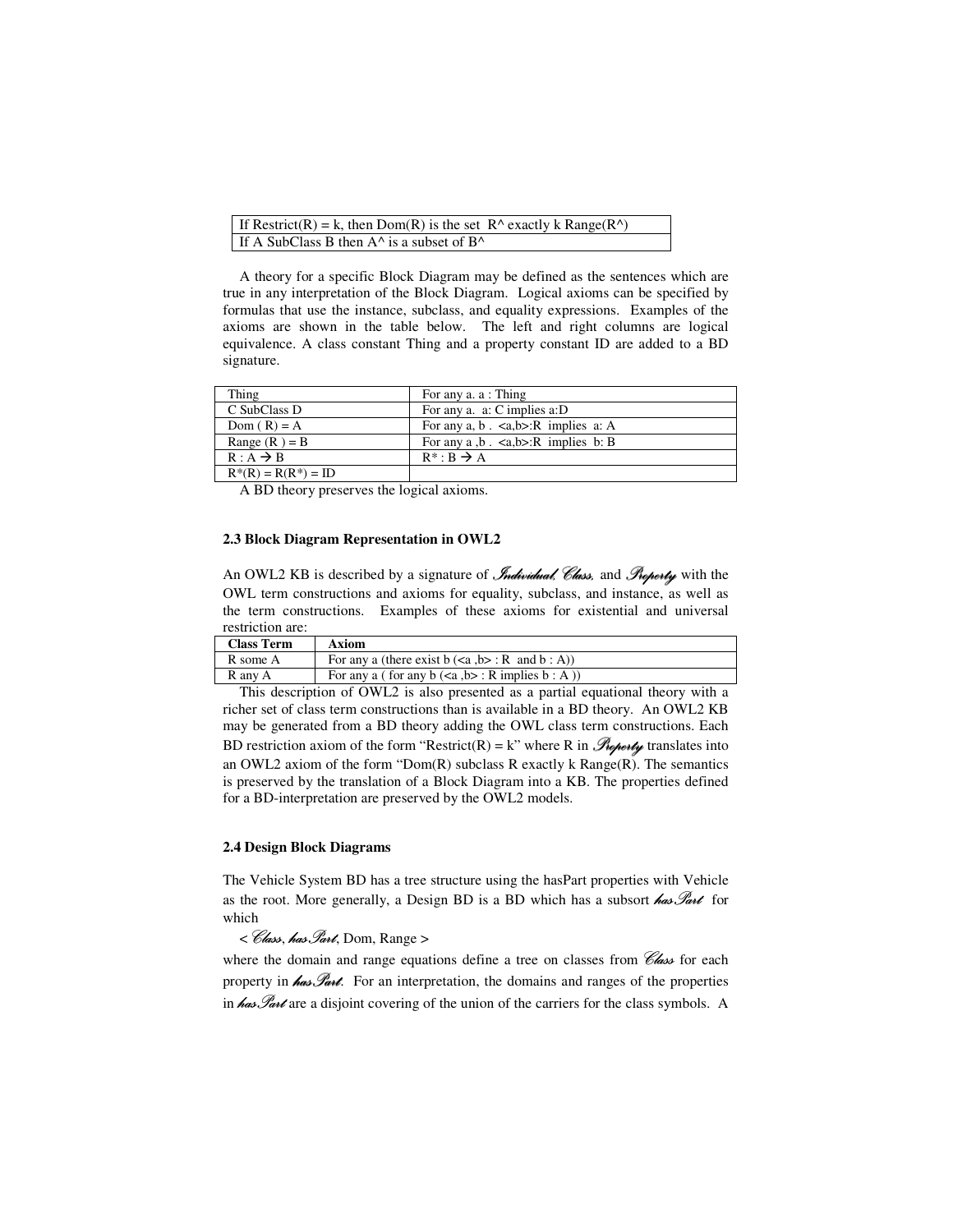Detailed Design BD is a BD for which each class A is equal to a conjunction of its has property restrictions, i.e.,

 $A = R1$  exactly k1 ... and Rn exactly kn

where each Ri is a member of  $\mathbb{A}$ as  $\mathbb{A}$   $\mathbb{A}$  , dom(Ri) = A, and ki is an integer.

An instance of the top class determines a recursively constructed list of parts and connections by expanding the root class definition. Properties of instances of the class of systems under design can be proved using properties of the design realization. A Design KB can be defined as a KB whose signature contains a BD. All of the implementations of a Detailed Design KB have the same structure.

## **3 Conclusions**

This work is intended as a step toward enabling product developers to use SysML tools with their graphical syntax and export the result to reasoning tools for design analysis and verification. A partial integration is achieved by translating a restricted SysML Block Diagram syntax into an OWL2 KB. The models of the OWL2 translation of a BD are the same as given by the BD interpretation semantics. Thus the translation preserves the BD intended semantics. The result provides an OWL2 semantics for a portion of SysML. Conversely, SysML graphical syntax to be used within OWL2 for the design KBs. A restricted set of Block Diagram constructions that are needed in representing product designs can be used to generate a KB which preserves the structure of the block diagram. The Block Diagram interpretations for the restricted Block Diagrams preserve the structure that a model of an OWL2 KB preserves and so this logic extends OWL2.

The Block Diagram to OWL2 translation provides a method to construct an OWL2 KB that can represent structural design information such as parts decomposition and connectivity structure. The translation indicates that OWL 2 is sufficient for representing product structure. The capability of OWL2 to represent parts and connectivity structure depends on the KB having a root class which has a parts decomposition graph in any KB model. For Design KBs the graphical syntax of SysML can be used to develop OWL KBs. This solution does not depend on restricting the models as is done in the Description Graph extension to OWL2.

Of course to realize the full goal using formal reasoning tools in product development would require a formal semantics for a much richer subset of SysML, for example including ports with their interfaces and SysML operations. A general Block Diagram theory can be presented as a partial membership algebra signature. Based on the understanding of the interpretation semantics for Block Diagram, one can define a Block Diagram theory as a Horn Class theory containing logical axioms and prove that the BD theory models are exactly the BD-interpretations. A BD theory provides a formal semantics for the constructions covered by the BD signature. A BD theory is more general than an OWL2 KB as it contains operators. These results will be addressed in a following paper.